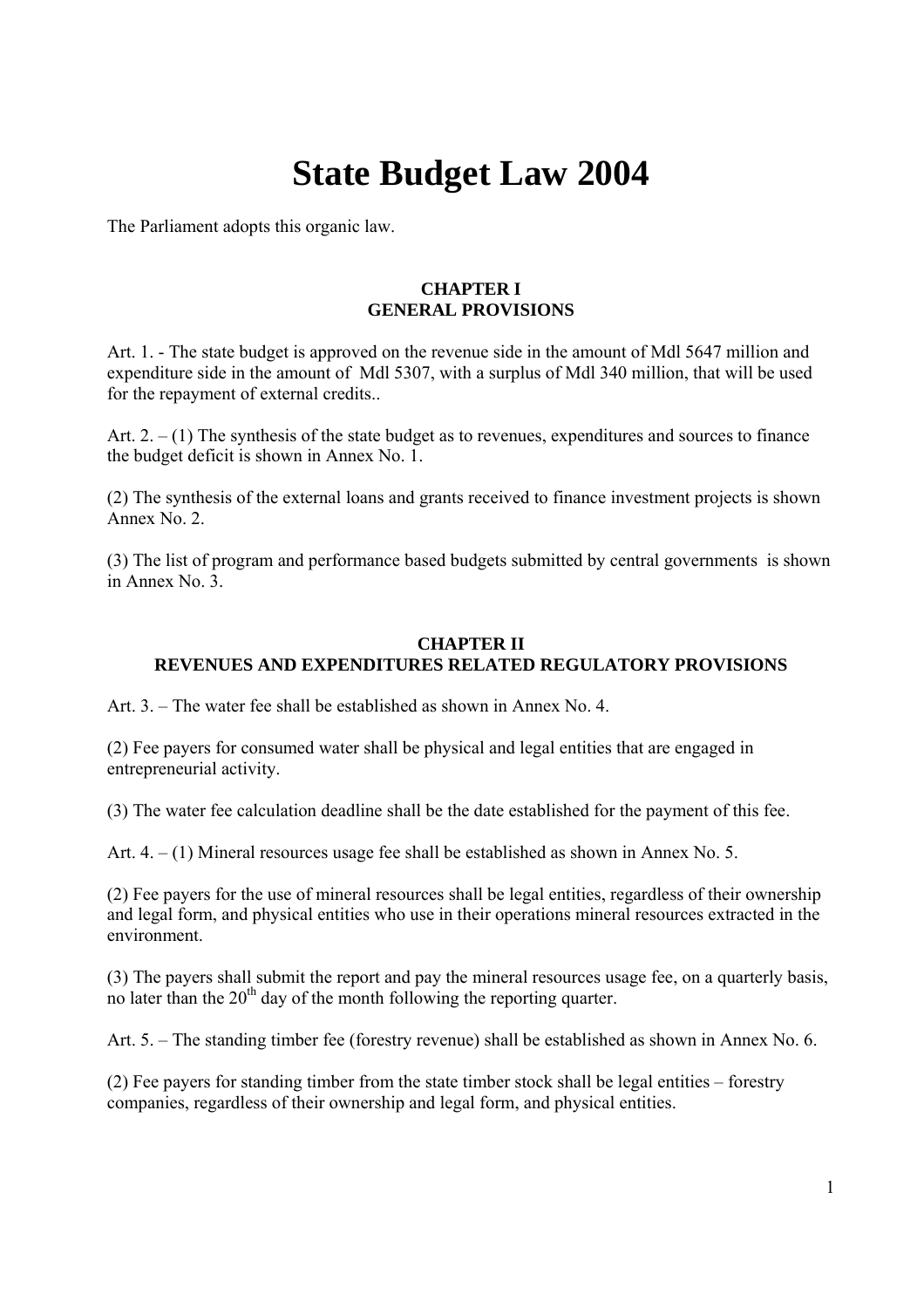(3) Legal entities shall submit the report and pay the standing timber fee, on a quarterly basis, no later than the 20<sup>th</sup> day of the month immediately following the reporting quarter. Physical entities shall pay this fee before receiving the permit (exploitation authorization and forestry ticket), issued by the forestry authorities.

Art. 6. - (1) The private tax shall be 1% of the value of state-owned property, purchased in the process of privatization, including of the value of purchased shares.

Art.  $7. - (1)$  The following items are exempt:

1) from water fees:

- a) underground water extracted concomitantly with ore or extracted for preventing (liquidating) its damaging effects;
- b) water used for fire-extinguishing purposes;
- c) water consumed by enterprises of the Society of Blind People, Society of Deaf People and Society of Invalids, medical and sanitary public institutions;

2) from all charges payable to the budgets – entrance into or exit from the Republic of Moldova of the promissory notes issued by the Ministry of Finance in favor of Joint Stock Company "Gazprom" from the Russian Federation to settle the debt owed by the Republic of Moldova for natural gas supplied between 1996-1997;

3) from transfer to the budget of value added tax on goods and services produced by enterprises of penitentiary institutions, as well as from fee for use of natural recourses by these enterprises;

4) from transfer to the budget of value added tax, calculated on manufactured goods and provided services – organizations and enterprises of the Society of Blind People, Society of Deaf People and Society of Invalid People, according to the list of enterprises approved by Government;

(2) Funds in the form of estimated taxes and fees that are left under this article at the disposal of the taxpayer, shall be treated as non-taxable income

Art. 8. – Upon the importers request, the Customs Department shall extend, under Art. 126 and 127 of the Republic of Moldova Customs Code No. 1149-XIV of July 20, 2000, to up to 90 days the deadline for payment of value added tax on raw material, except for goods (product) indicated in Annex No. 7, and on goods and additional items imported by the legal entities-producers, and by the business entities specialized in providing agricultural services and holding licenses from an authorized body.

Art. 9. -(1) The minimal size of rent/lease for the goods owned by institutions financed from the state budget shall be established as shown in Annex No. 8

(2) Institutions financed from the state budget shall be entitled to use the funds received from rental activity to cover their own expenditures, as established by the Ministry of Finance. The excess of revenues over expenditures, according to the estimates of extra-budgetary funds of these institutions, shall be transferred to the state budget.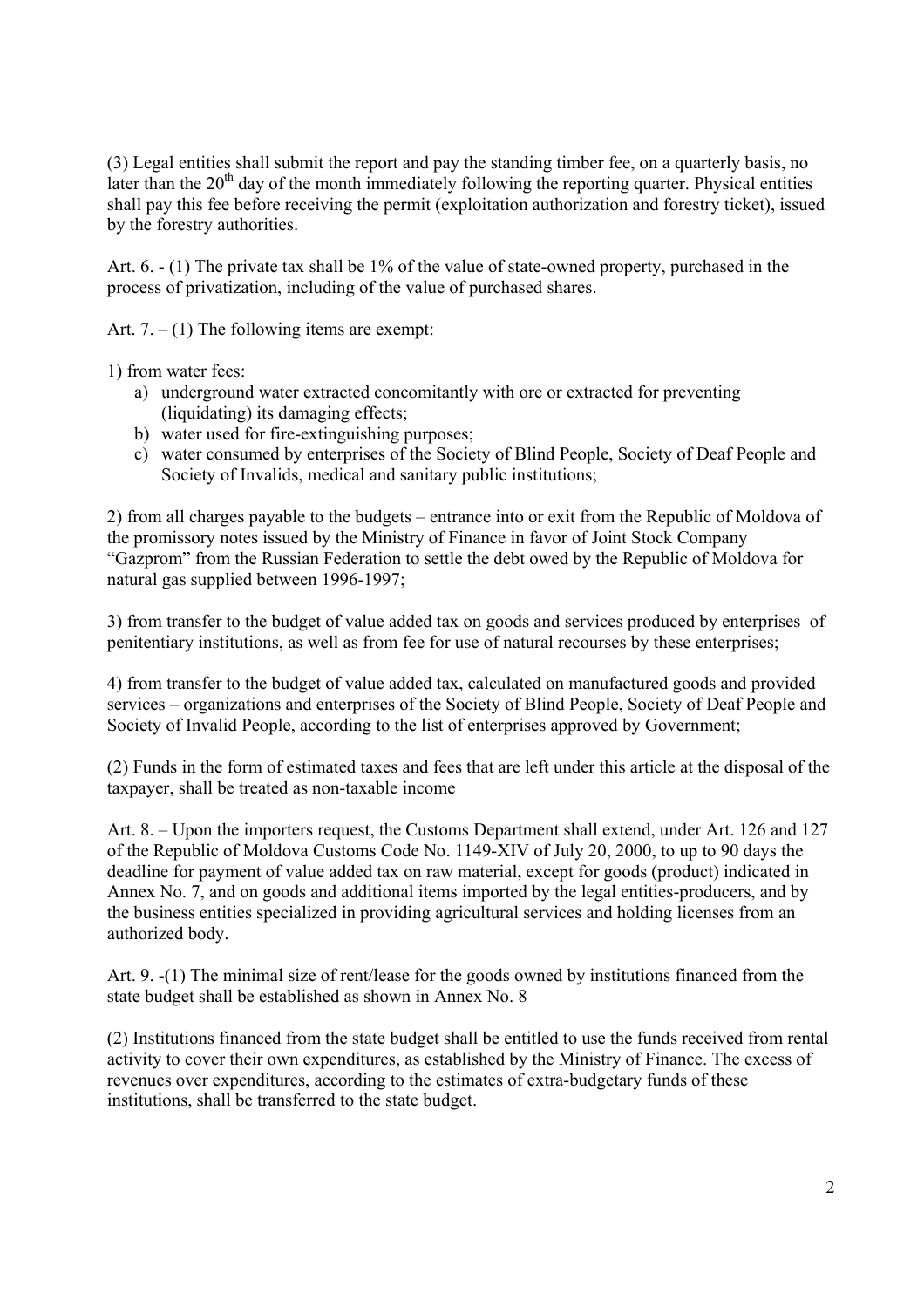(3) Institutions financed from the budget shall be exempt from the payment of rent for the use of premises, rented from financial institutions financed from all level budgets, except for the public utility fees.

Art. 10. – Commercial banks that granted long-term preferential credits before July 29, 1994, to construction cooperatives building houses and founded before January 1, 1993, which started the construction of buildings before that date, as well as commercial banks that granted such credits after July 29, 1994, to construction cooperatives building houses specified in Parliament Decision No. 209-XIII of July 29, 1994, under the terms provided by Government Decision No. 349 of June 7, 1993, as well as commercial banks that granted credits to construction cooperatives building houses specified in Parliament Decisions No. 834-XIII of May 16, 1996, No. 1011-XIII of October 23, 1996, No. 1588-XIII of February 27, 1998, No. 1611-XIII of March 17, 1998, No. 1147-XIV of July 20, 2000, and No. 905-XV of March 7, 2002, under the provisions of these decisions, shall be reimbursed from the state budget, the lost revenues as a result of granting such credits.

(2) Revenues lost as a result of extended preferential credits and interest free credits to categories of people that are entitled to this right under the legislation, shall be reimbursed to the commercial banks in the manner as indicated under paragraph (1), depending on the sources to cover these losses that are stipulated in the normative acts (1)

(3) Provisions of paragraph (1) and (2) do not apply to credits used contrary to their purpose.

(4) 50% compensation on the total amount of bank loans extended to Housing construction cooperative No. 244 (mun. Chisinau) and to Housing construction cooperative "Apartament-Combatant" (mun. Balti), meant exclusively for providing housing to the participants of action for independence and territorial integrity of the Republic of Moldova, shall be done at the expense of municipal budgets of Chisinau and Balti depending on the cost of constructions approved as of the date of signing acceptance documents for herewith mentioned objects.

(5) There are no preferential bank loans envisaged for 2004 to be extended to new Housing construction cooperatives.

Art. 11. – From the total excise-duties on oil product collected in to the state budget, 15% in the first semester and 10% in the second semester but no more than 49.6 million lei shall be transferred to the road fund. Excises on petrol and Diesel oil collected in excess of amount approved by the state budget shall be transferred integrally to the road fund.

Art. 12. – Budgetary expenditures for compulsory medical insurance of categories of people that under the legislation shall be insured from the account of the state budget, shall be established in the amount of Mdl 441.23 per person.

Art. 13. – Approved under state budget are funds for partial compensation of mandatory state social insurance contributions for disabled employed with Association of Blind to the value of Mdl 500 thousand, Association of Deaf to the value of Mdl 398.2 thousand and Association of Disabled to the value of Mdl 224.7 thousand.

Art. 14. - Allocation of funds provided in the state budget for research and development programs, projects selected on a tender basis and beneficiaries shall be shown in Annex No. 9.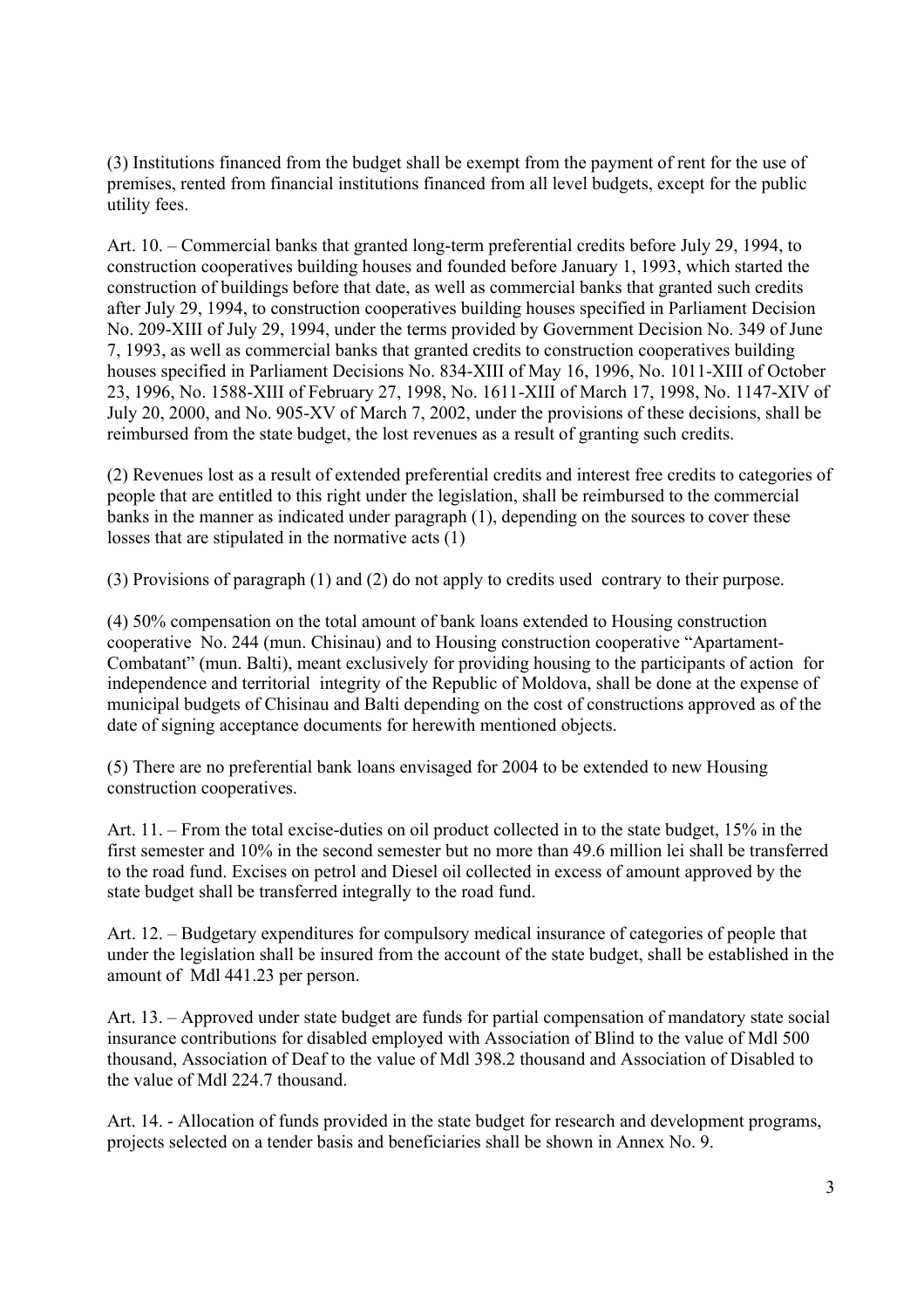Art.  $15. - (1)$  The fund for subsidizing and stimulating the crediting of business entities-producers of agricultural goods by commercial banks, citizens savings and loan associations and by Rural Financing Corporation in the amount of 30 million lei is approved as a part of the state budget.

(2) Means from the fund mentioned under paragraph (1) are not taxable and shall be used on the basis of a Parliament approved regulation.

Art.  $15 - (1)$  Approved under state budget is the fund for supporting agricultural sector worth Mdl 36 million, to be used as specified under certain regulation approved by the Parliament.

Art.  $16. - (1)$  Operating costs for shared water accumulation lakes, flood protection facilities, flood lands and inter-enterprise waterworks shall be funded from the state budget and shall not exceed Mdl 11,745.0 thousand.

(2) Costs related to payment for electricity and other energy resources used to pump water for irrigation purposes shall be financed from the state budget and shall not exceed 7 million lei.

Art. 17. – Allocation by objects of the funds provided in the state budget for financing capital investments shall be done by Parliament at the proposal of the Government.

Art. 18. – Insurance payments to persons subject under the legislation to compulsory state insurance shall be paid on the basis of documents prepared by the specialized services of the authorities where these persons are employed, with the approval from the State Insurance and Non-Statal Pension Fund Supervision Inspectorate within the Ministry of Finance, and at the expense of the means provided by the institution where the person is employed.

Art. 19. – The fees on services rendered by the Savings Bank relating to distribution of pensions, allowances, compensations and other financial aid, provided under the state budget, for military pensioners, persons from the command corps, troops of the internal affairs bodies, and for other categories of persons, shall be established when the bank and appropriate public authority enter the agreement, and should not exceed 0.8% of the distributed amount.

Art. 20. – (1) The fees on state and territorial administrative unit budget collection services (except for import and export rights) shall not exceed 0.8% of the collected amount.

(2) Expenditures related to services mentioned in paragraph (1) shall be made at the expense of the respective budgets.

(3) Commission for receiving import-export rights from physical entities shall be paid by customs authorities from own account on the basis of a contract with the financial institutions.

Art.  $21 - (1)$  Institutions financed from the state budget shall repay the accounts payable incurred before January 1, 2004, from their own account and within the limit of budget allocations approved to support their operations in 2004.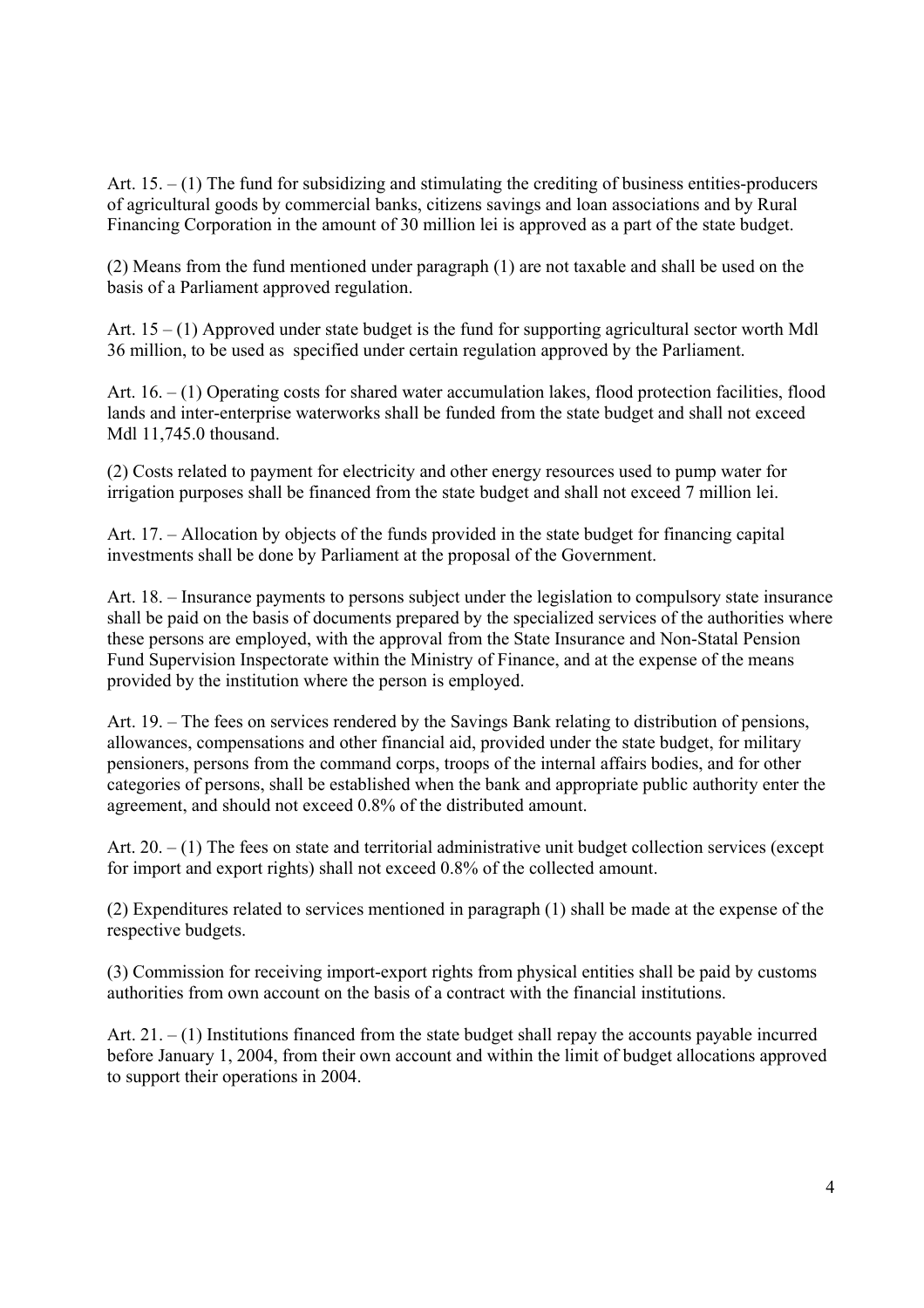(2) In 2004, budget executors shall purchase goods, works and services, under a contract, and incur expenditures only within the funds allocated to respective institutions, less accounts payable that the institution has by January 1, 2004.

Art. 22. – Taxpayers which, under Art. 288, paragraph (5) of Title V of the Tax Code No. 407-XV of July 26 2001, are not liable to pay penalty for late payment, shall not charge penalties on budget financed institutions for their failure to timely pay for the goods, works and services which fall within the approved expenditure framework.

Art. 22. – (1) No budget or extra-budgetary (including special funds) funds, and foreign and domestic loan proceeds shall be diverted to fund credit extensions to legal entities and households, unless otherwise provided under paragraph (2)

(2) Foreign loan and grant proceeds provided to the Republic of Moldova by other states or international financial institutions for investment purposes, for a period of not less than 10 years, based on bilateral agreements ratified by the Parliament, may be on-lent to businesses under the terms and conditions acceptable to the Ministry of Finance, with the compulsory issuance of guarantees as a security.

Art. 23. (1) It is inadmissible to use budgetary and extra-budgetary funds as well as loans, domestic and external borrowings to extend credits to legal and natural entities, with exception of cases envisaged under paragraph (2).

(2) Loans and grants extended to the Republic of Moldova, including such in kind (goods) by other countries and international financial institutions for the investment purposes for a term under 10 years on the basis of certain bilateral agreements ratified by the Parliament can be extended to legal entities under conditions acceptable for the Ministry of Finance with mandatory insurance of liabilities through payment guarantees (bank guarantees, collateral or financial guarantees on behalf of the third party).

 $24. - (1)$  Legal entities and individuals which received funding from budget-financed institutions as part of down payment, also for goods and services (except for construction and capital repair works) within the timeframe exceeding the one envisaged under the contract, shall be charged a fee to feed into the relevant budget equivalent to the basic refinancing rate applied by the National Bank of Moldova in respect of commercial banks under reverse REPO transactions in purchasing securities with a maturity period of 2 month. The timeframe stipulated under the contract for the legal entities or individuals to meet their liabilities to the budget financed institution shall not exceed 30 days from the date the funds have been charged to the clearing account. Unused funds (accounts receivable) as of the inspection date shall also be transferred to the budget. Such sanction shall also apply in relation to legal entities who had their bank loans received under a government guarantee repaid against the budget, for as long as the money is not refunded to the budget.

(2) Budgetary and extra-budgetary funds, including such received in kind and used by the public institutions financed by the budgets of all levels contrary to provisions set out under normative acts for extending loans or render financial assistance to legal and natural entities shall be collected from the latter integrally and contributed to the respective budget without channelling such at a later data on accounts receivable. For the entire period of using such funds, collected from the respective entities to the respective budget shall be certain value equivalent to the base rate applied by the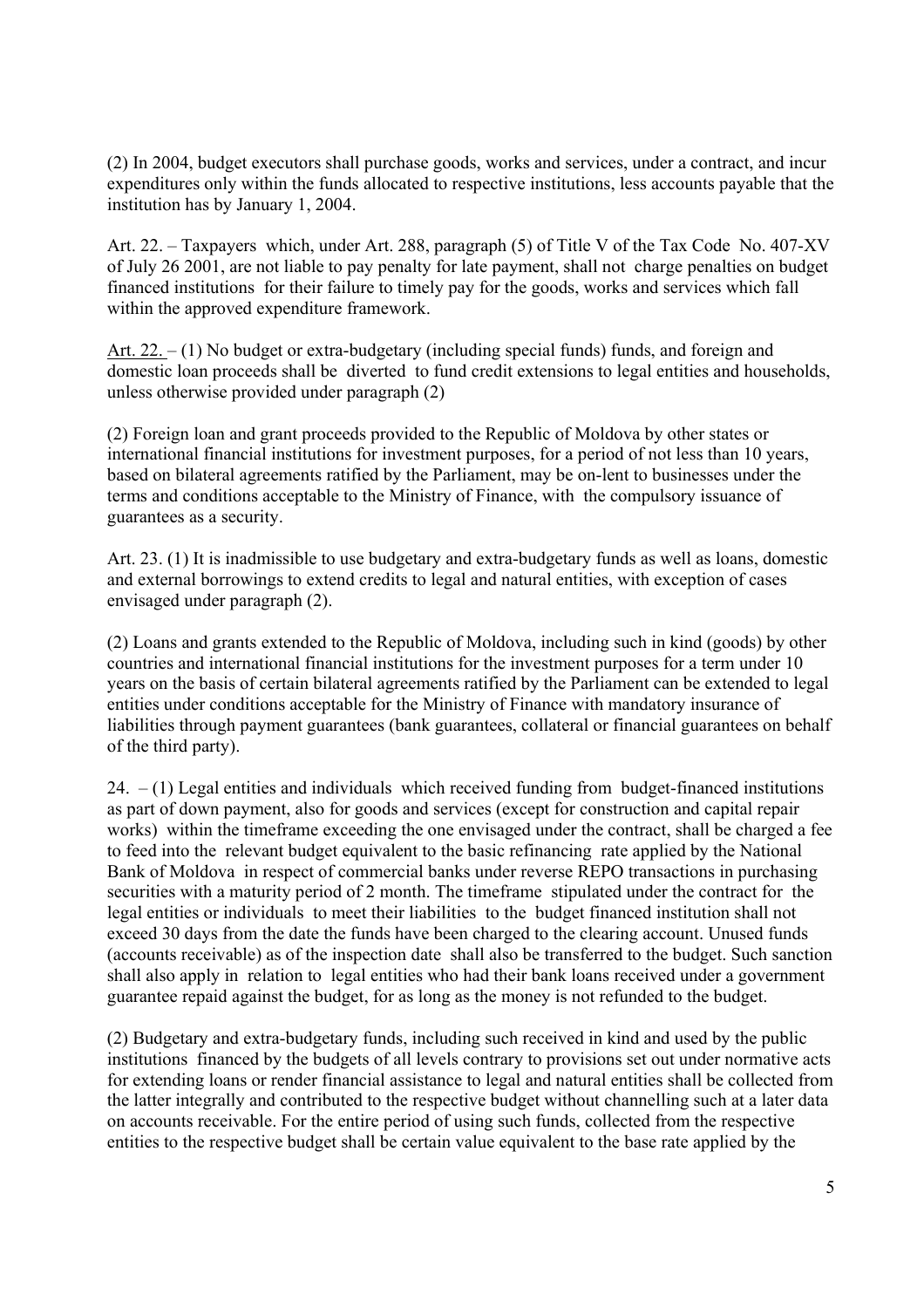NBM on refinancing commercial banks through REPO on T-bills purchasing transactions within a term of 2 months.

(3) The sanctions stipulated under paragraphs (1) and (2) shall be applied by the Court of Accounts, Financial Control and Audit Department under the Ministry of Finance and by other financial inspection agencies subject to the audit findings (inspections) disclosed by the relevant authorities.

#### CHAPTER III GOVERNMENT DEBT AND LOANS

Art. 25. - (1) It shall be determined that the domestic government debt shall not exceed 3,715.4 million lei, as at December 31, 2003, while the foreign debt administered by the Government shall not exceed \$727.8 million US dollars..

(2) The Treasury Bills issued by the Ministry of Finance in favour of the Russian Joint Stock Company "Gazprom" under the agreements ratified by Law № 892-XIV of March 23, 2000, shall be accepted in offsetting the liabilities to the budget.

Art.  $26. - (1)$  In approving and assessing the tariff on natural gas, one shall make sure that it includes an allowance of \$4 US dollars for 1,000 cubic meters to service the foreign debt resulting from the T-bills being issued by the Government of the Republic of Moldova to the Joint Stock Company "Gazprom" from the Russian Federation, as per the agreements ratified by Law № 892- XIV, as of March 23, 2000.

(2) The proceeds obtained by the JSC "Moldova-Gas" through inclusion of foreign debt service charge as part of the tariff for natural gas shall be exempt from the income tax. Such cash receipts , shall be transferred to the state budget no later than the  $20<sup>th</sup>$  day of the month immediately following the reporting month.

(3) The receipts collected under the circumstances defined in paragraph (2) shall be used by the Ministry of Finance for foreign debt service purposes.

(5) The Main State Tax Office within the Ministry of Finance shall monitor compliance with the provisions of this article.

Art. 27. – The National Bank of Moldova shall:

- a) provide loans to the Government falling due in 2004 to offset the temporary cash gap in the state budget caused by disruptions in revenue collection to the budget, while keeping within the quarterly expenditure framework established by its monetary program.
- b) extend the maturity of government securities to include 2005 at a purchase price of 400 million lei paid by the National Bank against loans negotiated by the Government in prior years;
- c) roll-over loan agreements for 2,338 million lei extended against government securities due in 2005.

Art. 28. – No government guarantees shall be allowed to be issued as a security for foreign and domestic loans provided to businesses.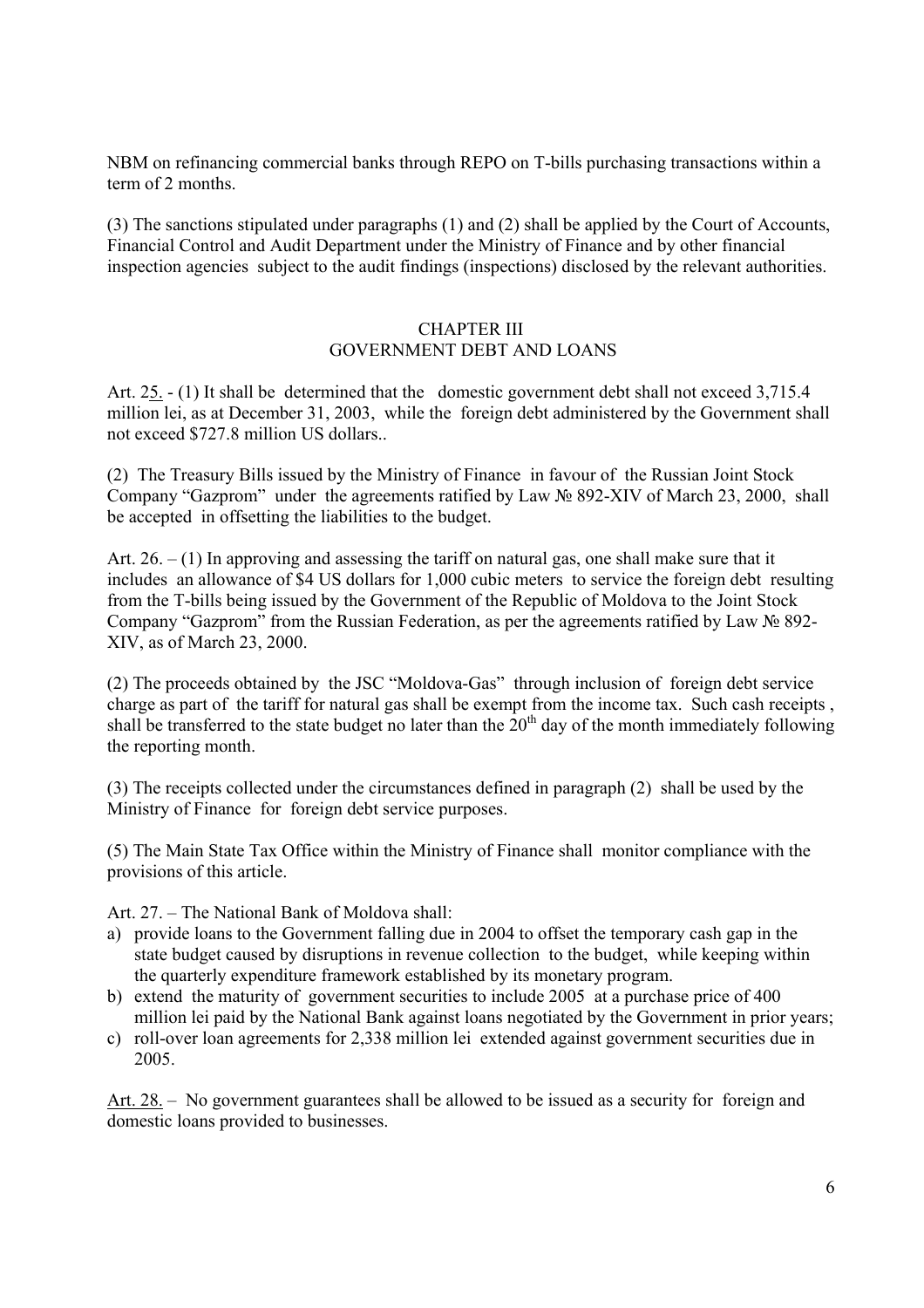Art. 29. – The failure to repay the maturing loans provided by public authorities against the state budget, foreign and domestic targeted loans extended under the normative acts through the Ministry of Finance, related interest accruals, as well as funds diverted from the state budget for repaying the loans guaranteed by the Government may result in priority and unconditional collection of the due amount from the budgets of the territorial administrative units and respective business entities by the authorities empowered to freeze the bank account held by taxpayer and enforce collection, seize funds on bank/treasury accounts and collect unconditionally funds from the bank account. The settlement of overdue amounts in respect of the loans extended by the Ministry of Finance shall be done in the following order: principal amount, interest accrued, penalty.

#### CHAPTER IV. RELATIONSHIP OF THE STATE BUDGET WITH THE BUDGETS OF THE TERRITORIAL ADMINISTRATIVE UNITS

Art. 30. - (1) The standards for sharing general revenues with the county budgets, Chisinau and Balti municipal budgets, and central budget of the territorial administrative unit of Gagauzia (except for the value added tax and excise duty revenues) shall be established as per Annex No. 10.

(2) The receipts from value added tax on goods and services delivered by businesses entities registered in the territorial administrative unit of Gagauzia, as well as the excise duties on excisable goods (production) manufactured within this territorial unit shall be fully channelled into its central budget.

(3) The general revenue funds shared with the budgets specified under paragraph (1) shall not be diverted from the State Treasury, unless to settle the liabilities of these budgets to the state budget.

(4) The road tax revenues collected from owners of motor vehicles registered in the Republic of Moldova shared with the local government budgets shall be fully committed for funding maintenance and repair of local public roads.

Art. 31. – In enforcing the Public Finance Law No. 397-XV of October 16, 2003, paragraph (3), Art. 10, 30 million lei out of Chisinau municipality budget shall be transferred (collected) to the Regional Financial Support Fund in the state budget.

Art. 32 - (1) The Regional Financial Support Fund shall be approved under the state budget in the amount of 636.7 million lei.

(2) The amounts to be transferred from the Regional Financial Support Fund to county budgets and the central budget of the territorial administrative unit of Gagauzia shall be established in Annex No. 11.

Art. 33. – As part of the state budget, a fund shall be established in the amount of 2,700 thousand lei for offsetting, under the law, the discrepancy in electricity and natural gas tariffs used by residents of some locations in Dubasari and Causeni regions .

Art.  $34. - (1)$  A fund to compensate for the loss in revenues by the territorial administrative budgets by enforcing Art. 18 of the Law No. 392-XIV of May 13, 1999 on restructuring of privatized farms, shall be approved as part of the state budget in the amount of 15 million lei.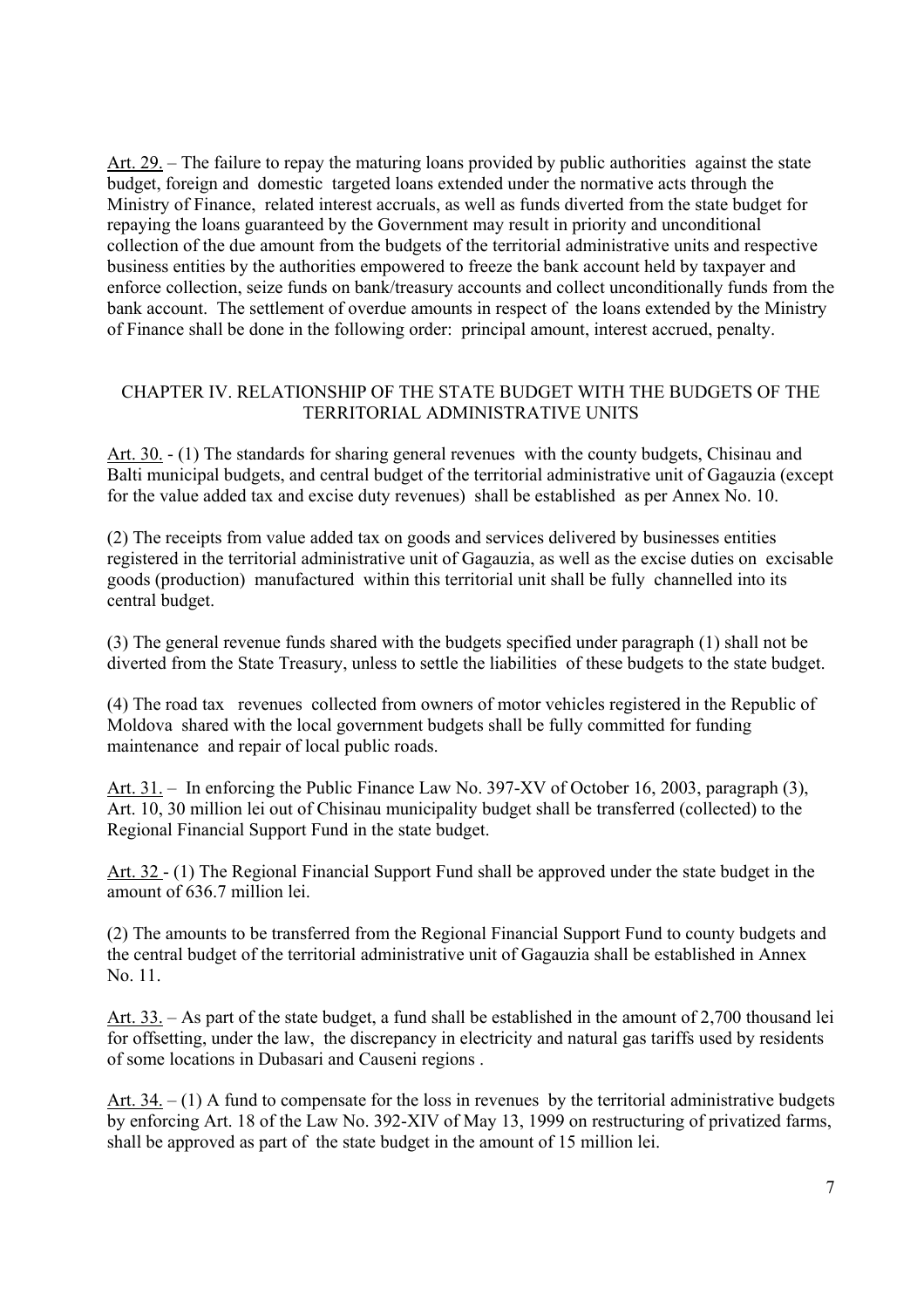(2) The Ministry of Finance shall enforce the compensation procedure against the fund mentioned in paragraph (1) based on the STS findings with regard to repayment of current liabilities to the budget through the treasury bills of the Ministry of Finance.

### CHAPTER V. EXTRA-BUDGETARY FUNDS AND RESOURCES

Art. 35 – Approve:

- a) republican fund for social support of the population, as defined under Annex №12.
- b) extra-budgetary fund for financing the development of a legal data base in Construction provided under Annex № 13.
- c) national environment fund and the synthesis of the local environment funds provided under Annexes № 14 and 15.
- d) extra-budgetary fund for financial support in educational sector, provided under Annex № 16;
- e) extra-budgetary fund for textbooks, provided under Annex № 17.
- f) extra-budgetary fund for supporting health sector, provided under Annex № 18;
- g) extra-budgetary fund for developing a comprehensive program on exploitation of new lands and enhancement of soil fertility, as provided under Annex № 19.
- h) extra-budgetary fund to encourage cultivation of walnut trees, as provided under Annex № 20.
- i) Export support fund, as provided under Annex  $\mathcal{N}_2$  21.
- j) special fund for promoting and developing tourism, as provided under Annex  $N_2$  22;
- k) national energy conservation fund, as provided under Annex  $N_2$  23;
- l) synthesis of extra-budgetary resources of the institutions financed from the state budget, as defined under Annex № 24.

## CHAPTER VI. FINAL AND TRANSITIONAL PROVISIONS

Art. 35. – In departing from provisions of Art. 20, paragraph (2) of Law on National Bank No. 548-XIII of July 21, 1995, the National Bank of Moldova shall transfer to the state budget for the first three quarters of year 2004, 90 % of the net income earned on a cash basis no later than the  $15<sup>th</sup>$ day of the month immediately following the reporting quarter net of operational costs, provisions for doubtful and bad assets, redemption of state securities held by the National Bank of Moldova, reserve fund and the bank's capital, as well as of unrealized foreign exchange and security revaluation losses. The net income for the forth quarter of 2004 shall be transferred within the same timeframe at a rate of 50% on the basis of current data. The remaining net income as at end of 2004 shall not be transferred until the external audit opinion is issued on the annual financial statements of the National Bank.

Art. 37. – By derogation of Art. 23, paragraph (2) of the Law No. 514-XIII of July 6, 1995, on Judiciary Arrangements, in 2004 the material and financial support granted to judiciary institutions with exception of courts of appeal shall be handled centrally by the Ministry of Justice.

Art. 38. – The Ministry of Finance shall be authorized to: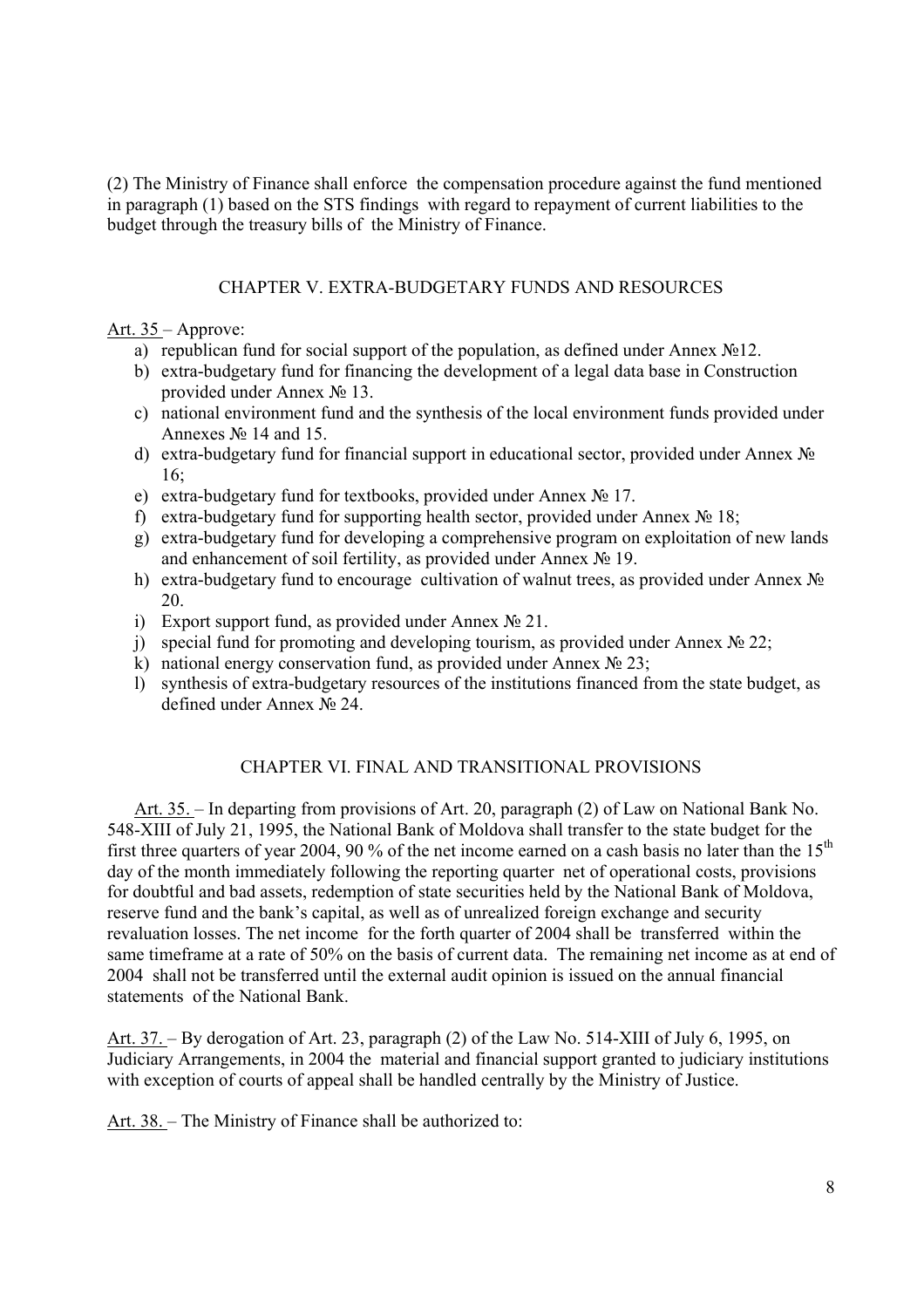a) remit to a special account, up to 20% of net state budget revenues earmarked, under a Government approved regulation, to ensure preparation and acceptable operation of public institutions in fall-winter seasons, within the approved budget framework for this purpose;

b) clear state budget arrears which have arisen before January 1, 2004, to the budgets of the territorial administrative units and the state social insurance budget against the 2004 general state budget. Such transactions shall be reflected in the cash budget execution reports;

c) make payments from the state budget related to the enforcement of court orders and final court rulings and/or other competent authorities, while reflecting such expenditures in the cash budget enforcement report;

d) make expenditures, within the allowed budget, in respect of state securities redemption during the budget year against the proceeds obtained by selling subsequent domestic public loans and temporary diversion of budget funds;

e) temporarily use the extra-budgetary funds (including special funds) available to the budget financed institutions to meet state budget expenditures, and refund them during the budget year;

f) make expenditures against the state budget related to initiation of bankruptcy procedures, initiation and/or operation of other court proceedings serving the interests of this budget;

g) re-allocate funds earmarked under the state budget between groups within the same category (function) based on well grounded requests filed by major budget spending agencies, except for the "Administrative agencies" group;

h) modify relations between state and local level budgets to the amounts resulting from adoption or amendment of normative acts concerning administrative-territorial organization or respective transfer of certain organizations from the subordination of local public administration to such of central into subordination of central bodies and vice versa;

i) reallocate between central public bodies allocations approved by the state budget in case of transferring certain institutions (following due procedure, including spin off) from central to local subordination;

j) suspend, in the course of the budget year, payments to the consolidated budget in relation to amounts charged against taxpayers' accounts and not yet collected to this budget from the financial institutions declared bankrupt.

Art. 39. – The expenditures related to payroll, scholarships, pensions and benefits , compulsory health insurance and costs involved in servicing the state debt shall be financed as a priority subject to revenue collections to the state budget.

Art. 40. – The Government shall allocate funding to the recipients as provided in the state budget for: state programs, research and development projects and subject matters selected on a competitive basis and reserve fund of the Supreme Board for Science and Technological Development; delimitation of state borders.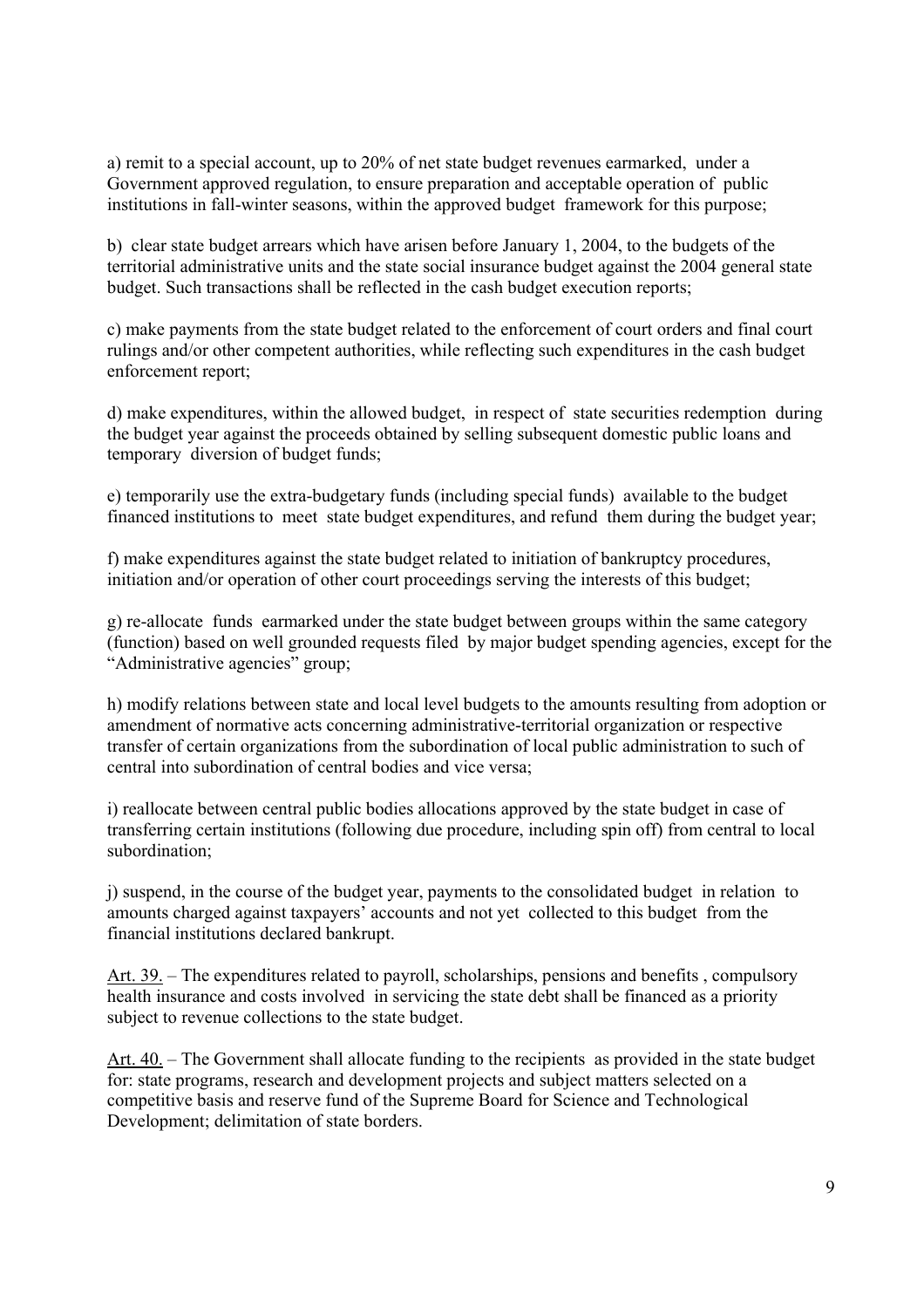Art. 41. - Annexes № 1- 24 shall become an integral part of this law.

Art. 42. – This law shall come into effect on January 1, 2004.

#### CHAIRMAN OF THE PARLIAMENT EUGENIA OSTAPCIUC

Chisinau, November 27, 2003 № 474-XV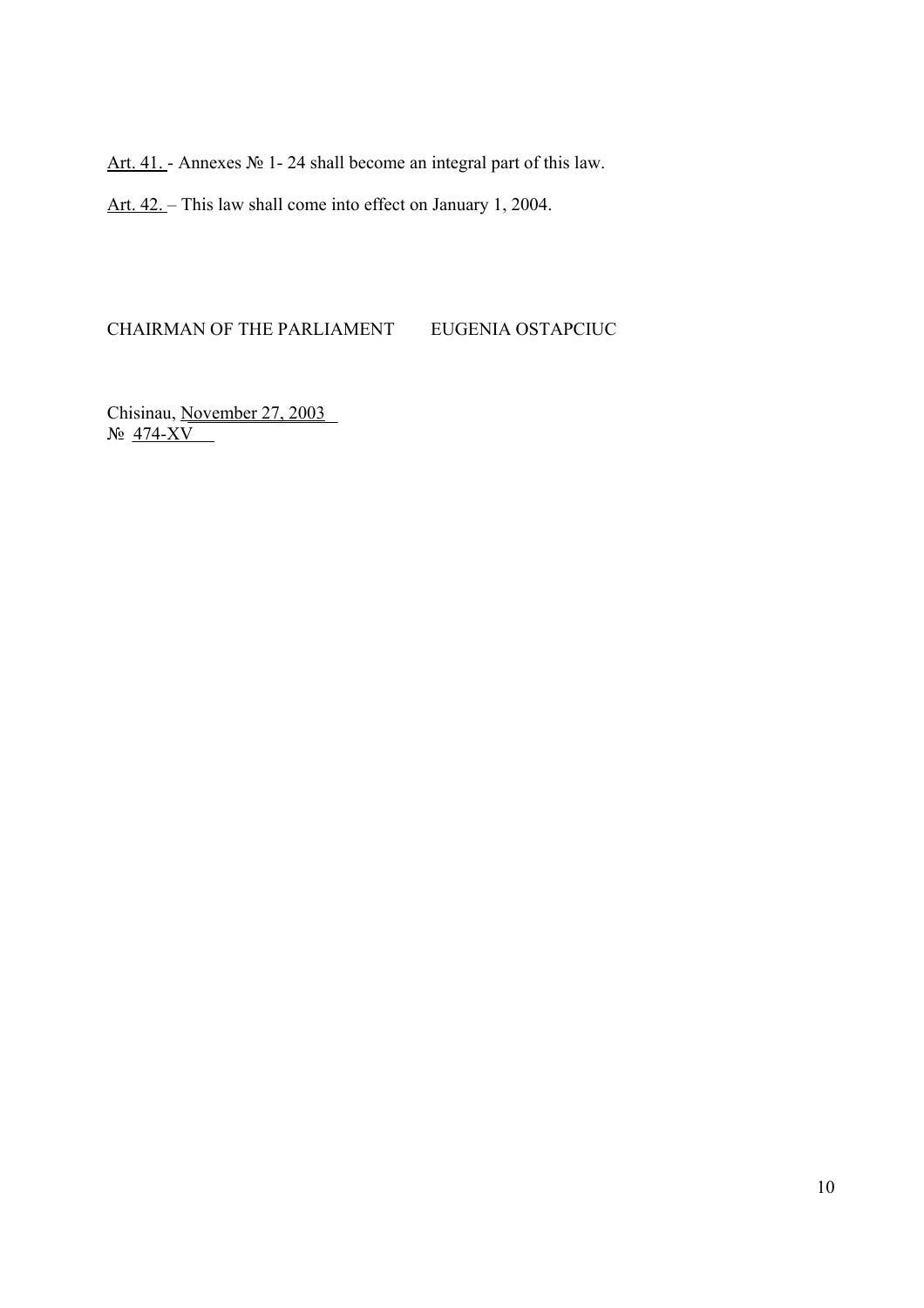#### **ANNEXES LIST:**

Annex  $\mathbb{N}_2$  1. Synthesis of the state budget revenues, expenditures and sources to fund the budgetary deficit

Annex  $\mathbb{N}_2$  2. Synthesis of external grants and credits to finance investment projects

Annex № 3. List of central public administration bodies budgets by programs and performances Annex № 4. Water fee

Annex № 5. Payments for the use of the mineral resources

Annex № 6. Payment for standing timber (forestry revenue)

Annex No.7 List of goods (products) for which the term of paying VAT on import cannot be extended

Annex No.8 Defining minimum size of rent/lease for public property goods

Annex No. 9. Distribution of allocations envisaged under the state budget for research-development by programs, by projects selected through tender and by the beneficiaries

Annex No. 10. Shared revenues norms transferred from the general state revenues to district budgets, budgets of Municipalities Chisinau and Balti, central budget of Gagauzia ATU (with exception of VAT and excises.

Annex No. 11. Transfers from the fund of financial support of territories to district budgets, to municipalities Chisinau and Balti and to central budget of Gagauzia ATU

Annex No. 12. Republican fund for social support of population

Annex No. 13. Extra-budgetary fund for financing the works related to the establishment of the normative base in the field of construction Annex No. 14. National ecologic fund

Annex No. 15. Local ecological funds (Synthesis(

Annex No. 16. Extra-budgetary fund for the financial support of certain measures in the field of education

Annex No. 17. Extra-budgetary fund for text books

Annex No. 18. Extra-budgetary fund for supporting certain measures in the field of health care

Annex No. 19. Extra-budgetary fund for developing the complex program relating to the opening up of new lands and enhancement of the soil fertility

Annex No. 20. Extra-budgetary fund for encouraging development of walnut plantations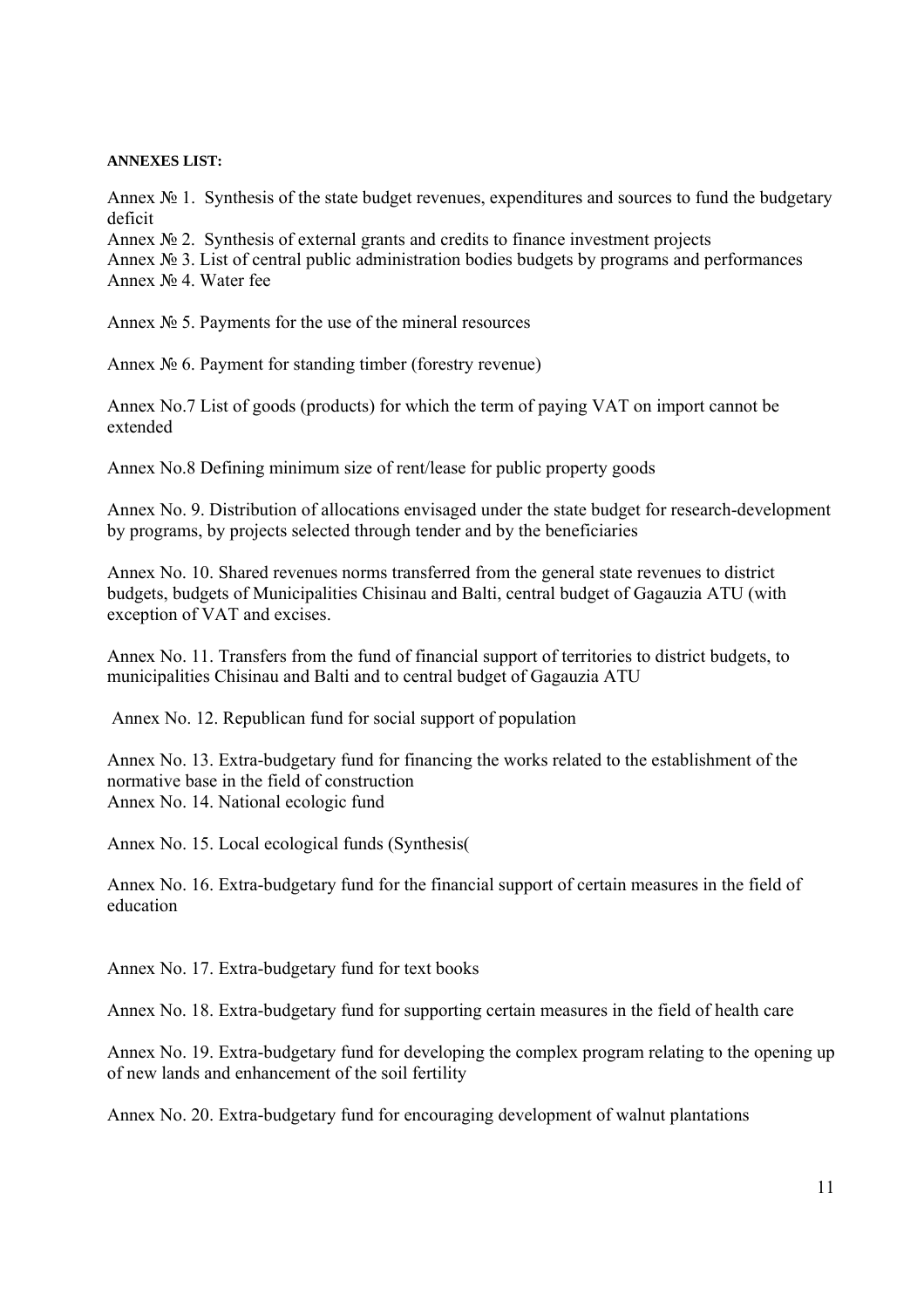Annex No. 21. Fund for supporting export transactions

Annex No. 22. Special fund for promoting and developing tourism

Annex No. 23. National fund for energy conservation

Annex No. 24. Synthesis of extra-budgetary resources of the institutions financed at the expense of the state budget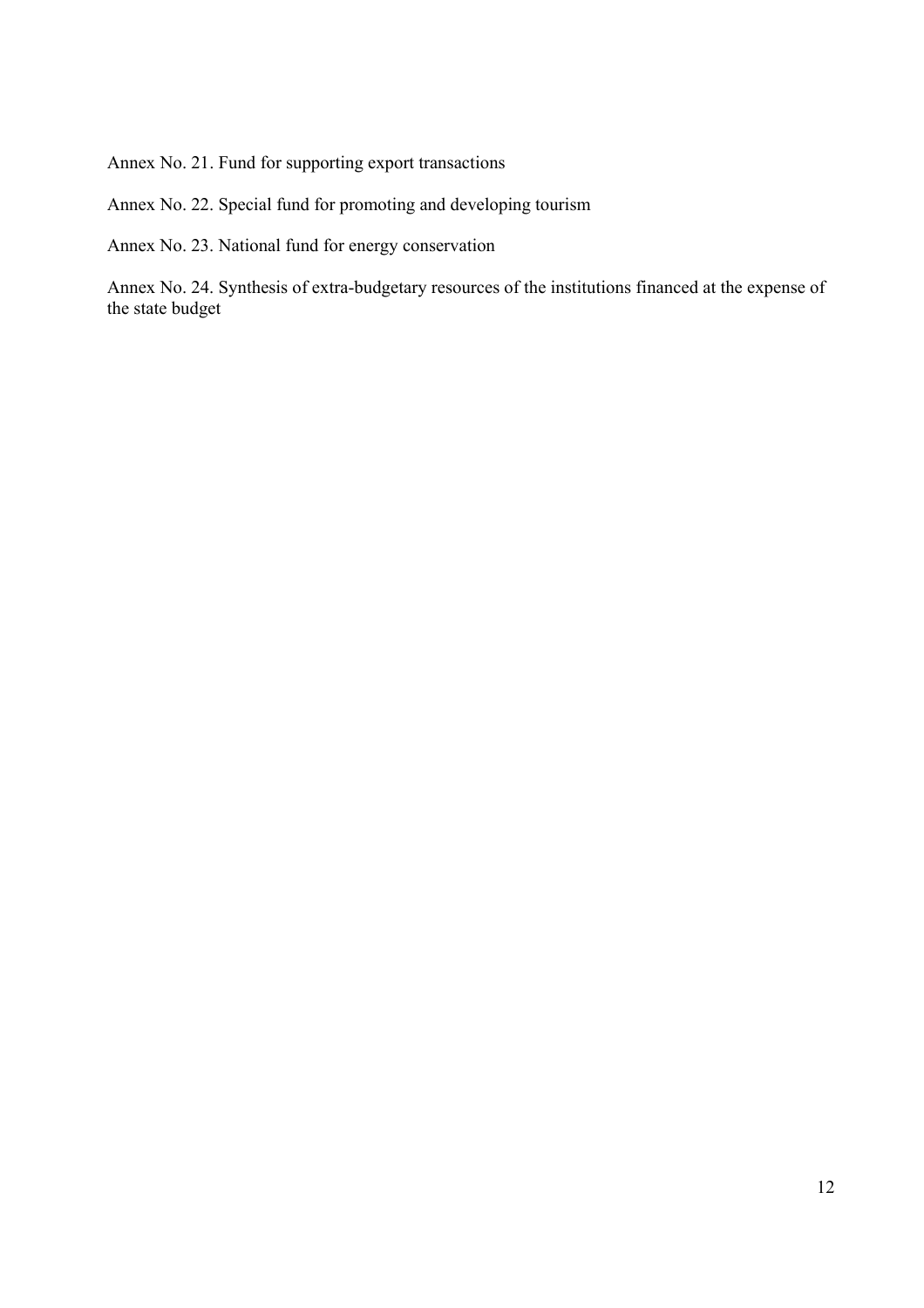## **LAW On changes and amendments to 2004 State Budget Law No. 474-XV of November 27, 2003**

## The Parliament adopts this organic law.

Unified Article. The 2004 State Budget Law No. 474-XV of November 27, 2003 (Republic of Moldova Official Monitor, 2003, No. 243, Art. 970) with subsequent changes and amendments, shall be changed and amended as follows:

1. In Article 1, figures  $0.5647$ ",  $0.5307$ " and  $0.340$ " shall be replaced by figures  $0.5447$ ",  $,5386"$  and  $,61"$ .

2. In paragraph (1) of Article 7:

point 2) shall be taken out;

points 3)-4) shall become 2)-3) respectively.

3. In Article 11, the words  $\sin$  the first semester and 10% in the second semester" shall be taken out.

4. Paragraph (2) of Article 23 shall be supplemented at the end as follows "except for the credits granted by the Ministry of Finance to the tier-two local governments."

5. In Article 25:

paragraph (1) becoming a unified paragraph, figures  $0.3715.4$ " and  $0.727.8$ " shall be replaced by figures  $,3714,4$ " and  $,671,7$ ";

paragraph (2) shall be taken out.

6. Article 26 shall read as follows:

 $\mu$ Art.26. – (1) When the natural gas tariff is approved and assessed, it shall provide for \$US 4 dollars per each  $1,000 \text{ m}^3$ , to cover the funds used to buy-back the promissory notes issued by the Moldovan Government for "Gazprom" joint stock company from the Russian Federation.

(2) The funds indicated in paragraph (1) and collected on a cash basis shall be transferred to the state budget each month no later than the  $20<sup>th</sup>$  day of the month immediately following the reporting month.

(3) The revenue received by the enterprises of "Moldova-Gaz" joint stock company from the inclusion of the indicated funds into the natural gas tariff shall not be subject to the income tax.

 *(4) The Main State Tax Inspectorate within the Ministry of Finance shall oversee the implementation of this article".*